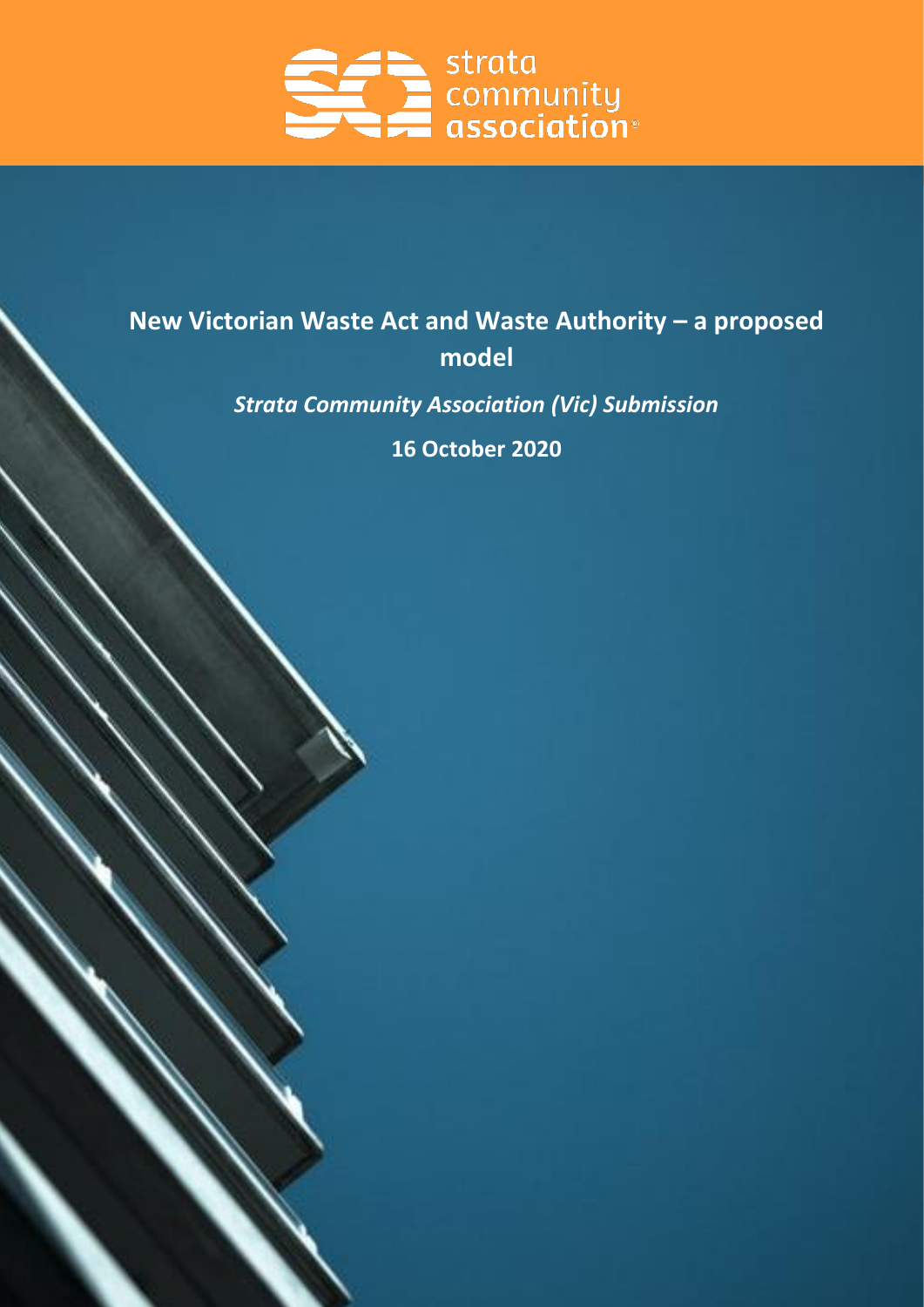

# **Introduction**

Strata Community Australia (Vic) Ltd is the peak body for the Owners Corporations sector, which comprises residential properties ranging from two units in a suburban street to many hundreds of units in inner city apartment buildings. Owners Corporations represent property valued at over \$300 billion dollars and encompass commercial, retail, lifestyle resorts, retirement villages, car parks, storage facilities, industrial and, increasingly, mixed developments. More than \$1 billion per year is collected and spent. There are currently more than 85,000 active owners corporations in Victoria, covering more than 772,000 individual lots. It is estimated that around 1.5 million Victorians — a quarter of the state's population — either live in, or own property in, an owners corporation.

#### BACKGROUND – STRATA COMMUNITY AUSTRALIA (Vic) LTD

SCA Victoria was established in 1990, it succeeds Owners Corporations Victoria (OCV) and Institute of Body Corporate Managers Victoria (IBCMV). SCA (Vic) members comprise more than 80 per cent of all professional owners corporation managers, with over 800 members managing upwards of 450,000 lots. SCA (Vic) Associate members are industry suppliers, including waste management providers, Essential Safety Measures managers, quantity surveyors, insurers, lawyers, accountants, facility managers, property valuers, building maintenance and tradespeople. Members benefit from representation, support, advice and promotion. With Continuing Professional Development (CPD), Best Practice Guidelines on regulatory and legislative amendments, updates on VCAT determinations and emerging issues, SCA members are best placed to manage OCs and empower Lot Owners and occupiers.

In Victoria, the Owners Corporations Act 2006 defines an Owners Corporation as a 'body corporate which is incorporated by registration of a plan of subdivision or a plan of strata or cluster subdivision.' The individual Lot Owners form a collective known as an Owners Corporation (OC). This is a legal entity which must comply with its governing legislation and enabled regulations. Owners Corporations can choose to appoint a registered manager who will act on their direction, including engaging contractors for maintenance and repairs, on behalf of the OC. The responsibility to maintain common property and shared services is that of the owners corporation. The manager assists the OC to meet these and other obligations. As part of the Annual General Meeting, Lot Owners collectively agree on a budget to the fund ongoing maintenance and shared service costs. Items agreed can include the management fee, caretaking costs including gardening, utility charges, repairs to essential services, insurance premiums and waste management expenses. These are funded through fees/levies.

For further information about this consultation, please contact Shaun Brockman, National Policy Manager, SCA. [Shaun.brockman@strata.community.](mailto:Shaun.brockman@strata.community)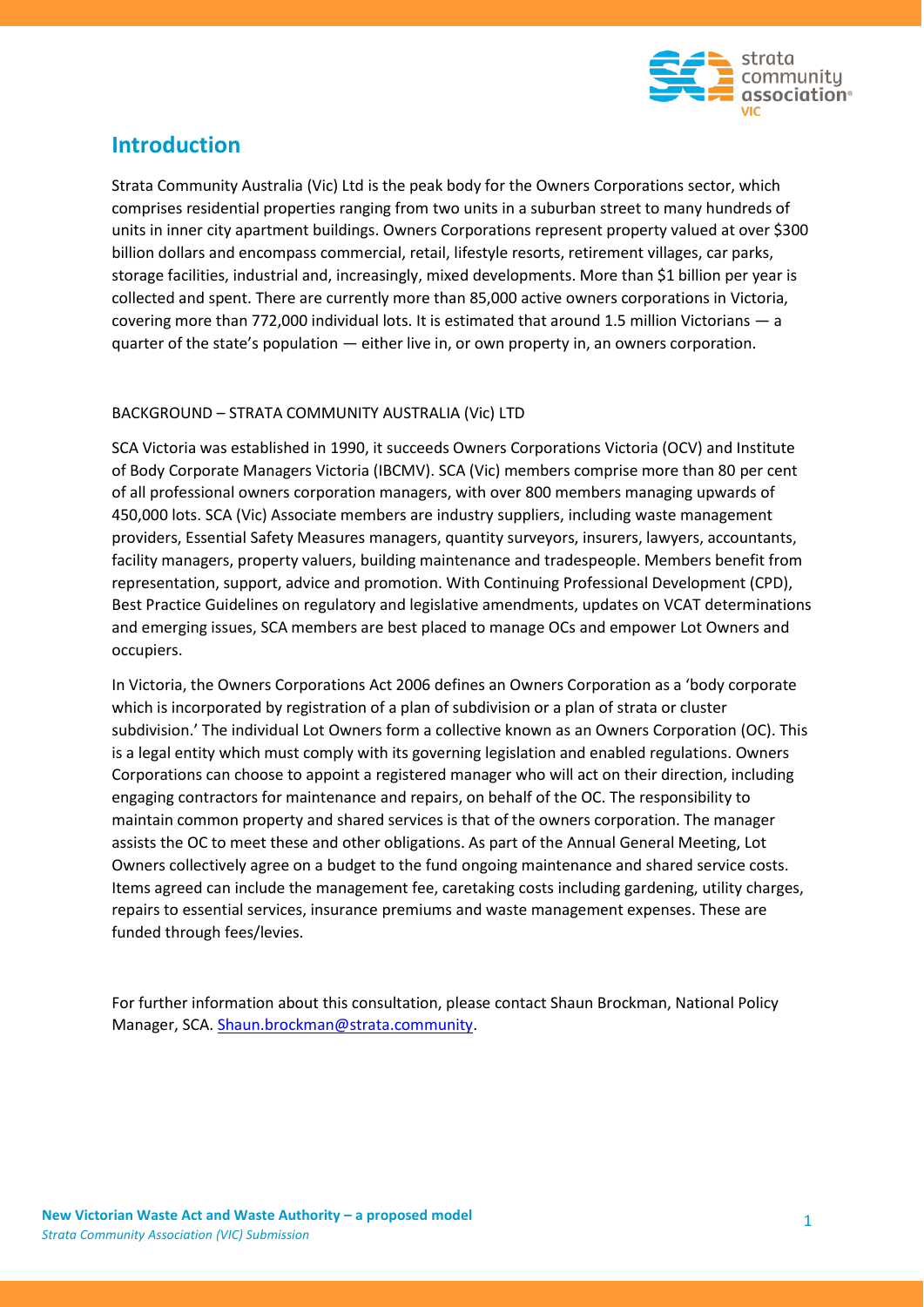

# **SCA (Vic)'s Response to the Waste Act and Waste Authority proposed model**

# **SCA (Vic) Endorsement of the Establishment of the Waste Act and Waste Authority**

SCA (Vic) recognises and acknowledges the overall intention of the new Waste Act and Waste Authority proposal put forward by the Department of Environment, Land, Water and Planning (DELWP). SCA (Vic) supports the intention of the new Waste Act and Waste Authority to meet future Victorian waste collection goals and act on *Recycling Victoria: A New Economy.*

SCA (Vic) proposes a series of recommendations in the following sections with the goal of enhancing the powers and efficiency of the Waste Act and Waste Authority from the perspective of the one in four Victorians who live in strata complexes such as apartments, townhouses, gated communities and retirement villages.

To make the recommendations, SCA (Vic) has developed **two key themes and provided additional comments** to answer the questions posed in the Options Paper, as well as advised of some of the issues identified in the industry through our internal consultations. Recommendations are included within each section.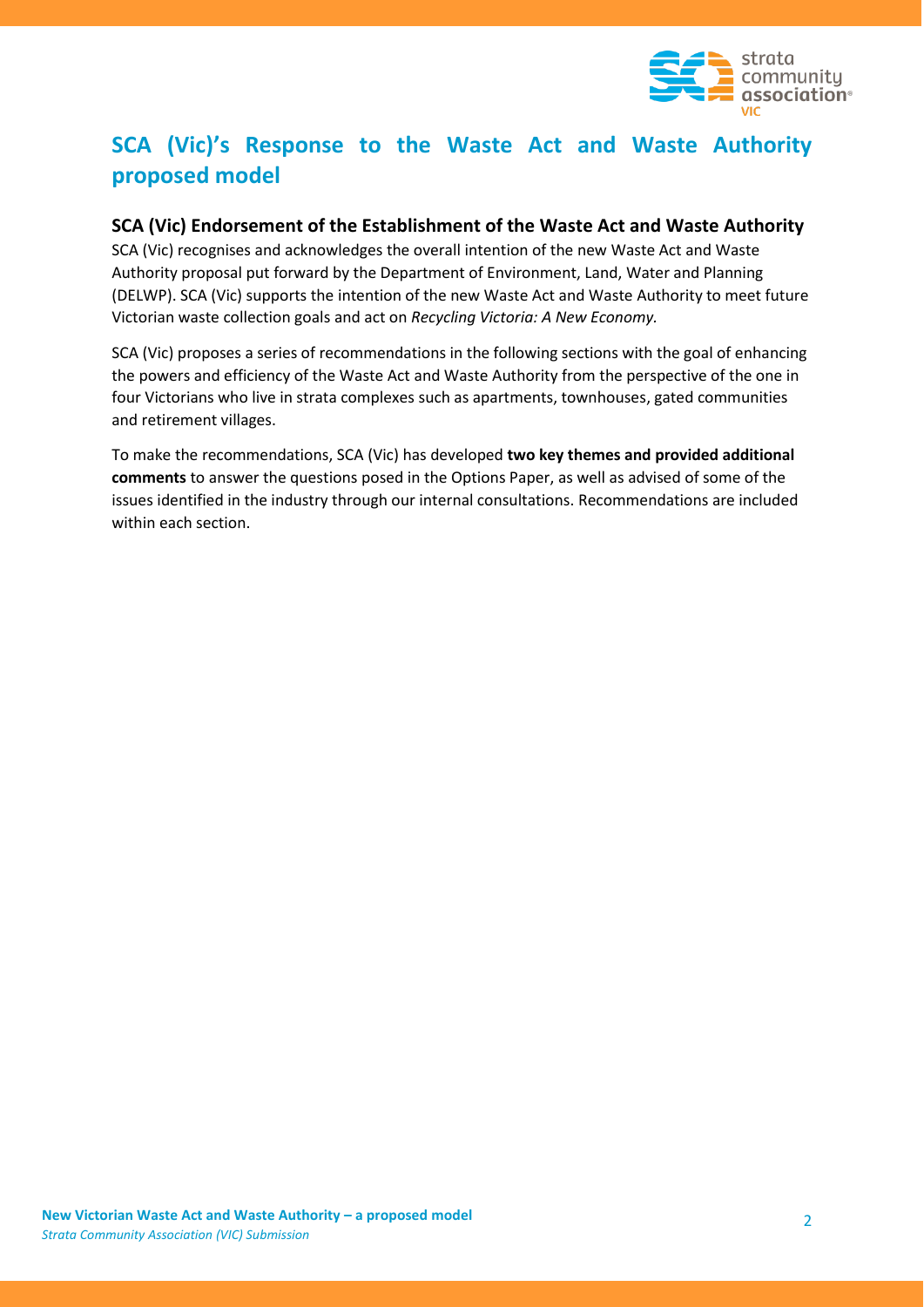

# **Responses to the Options Paper**

#### **Theme 1**

**In response to the Options Paper Question - Do you agree with the establishment of a waste authority and the proposed approach (a new entity with powers to intervene in markets)?**

#### **Strata communities are critical to waste management**

The importance of the contributions strata communities will make towards future recycling and waste initiatives cannot be underestimated. Based on the 2020 Australasian Strata Insights Report, more than 2.2 million people live in flats and apartments, the vast majority being strata titled.<sup>1</sup> This figure does not include other forms of strata title such as townhouses and community titled developments. Nor does it include businesses operating in strata titled commercial buildings. The estimated value of property under strata title in 2020 exceeds \$1.3 trillion.<sup>2</sup>

In Victoria, approximately one in four people live in a strata titled community of some description, with official estimates placing the percentage of the population between 19 and 31 per cent.<sup>3</sup>

With so many Victorians living in strata communities, it is critical to understand the unique set of circumstances and challenges that apply to waste management and recycling within strata complexes.

When undertaking the consultation process with SCA (Vic) members (strata managers, strata service providers), one of the most repeated points raised was that the **Victorian Government will need to ensure it considers the needs of the strata community, or it will struggle to meet its own criteria and milestones for recycling and waste.** The establishment of a new authority is similarly placed – without considering strata communities, a new Authority and Act will not be as successful as it could be.

#### **Transparent, accountable, consistent and of good quality**

Strata managers, service providers and lot owners have expressed concern that the previous governance of waste management has not been transparent, accountable or consistent. The new Authority and Act should explicitly include mandated and enforceable methods to ensure these criteria are met, including the ability of owners corporations and interested parties to access information relevant to waste management and enforce disclosure on this front as well. These measures should be especially applied to targets, complaints and include oversights by the Authority with fair processes including the options of governance of a dedicated commissioner and ombudsman.

<sup>1</sup> Hazel Easthope, Sian Thompson and Alistair Sisson, *Australasian Strata Insights 2020*, City Futures Research Centre, UNSW, Accessed at<https://cityfutures.be.unsw.edu.au/research/projects/2020-australasian-strata-insights/>  $<sup>2</sup>$  Ibid, p6</sup>

 $3$  Ibid, p66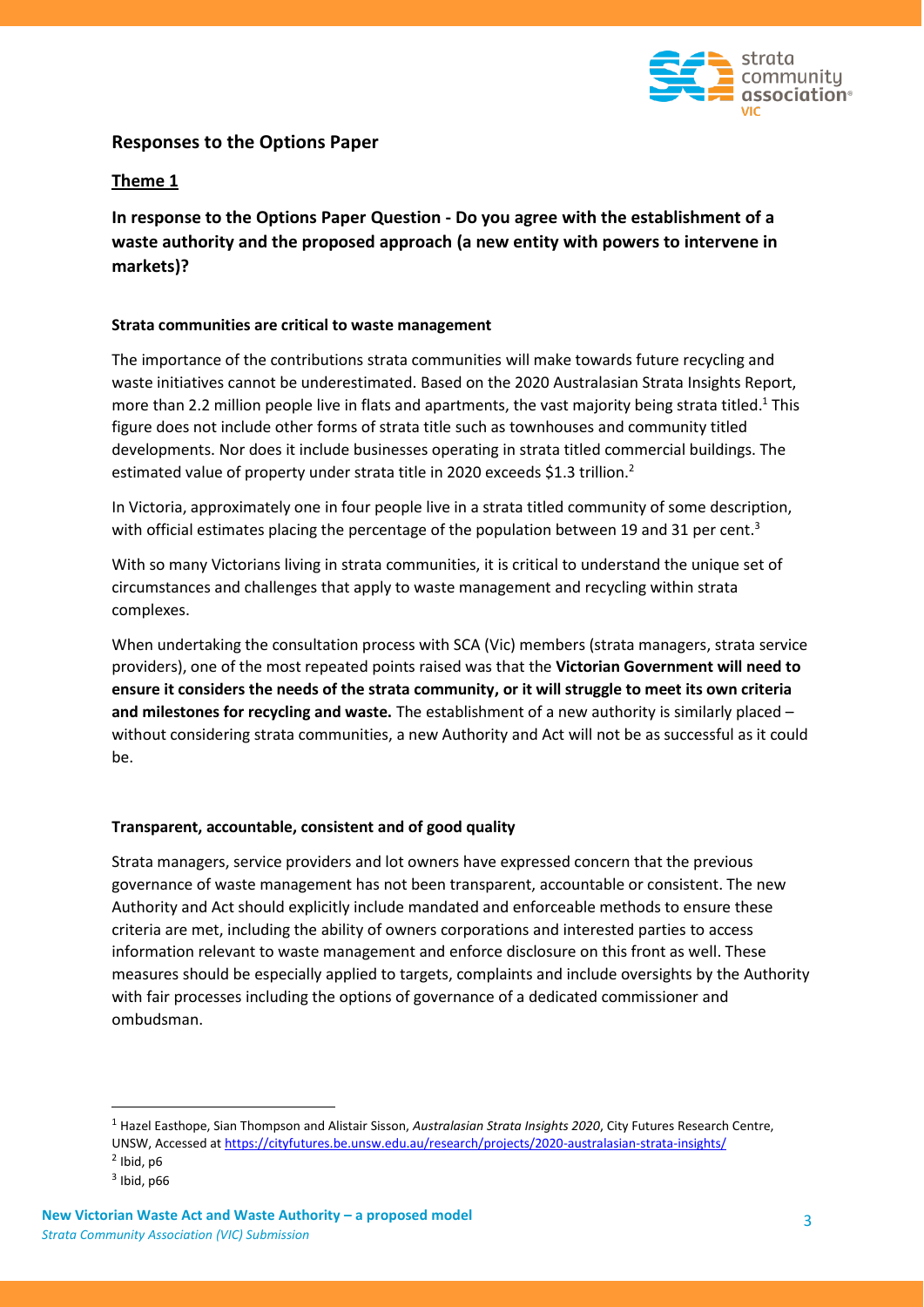

The new entity should be able to roll out programs, but also needs to have the ability to enforce rules and regulations with market interventions, meaningful penalties and consequences.

Quality should be maintained by applying the principles above to establish and enforce minimum standards across the waste management landscape, including councils, private waste management contractors, recycling and refuge centres and other relevant parties.

Accountability in its current form needs to be bolstered, as there are ongoing conflicts of interest within the industry, especially in waste management plans.

The new entity should have the ability to roll out programs, but it also needs the ability to enforce rules and regulations with meaningful penalties and consequences. The Victorian Government should use its considerable regulatory and oversight powers as part of the new Act and Authority to make this transparency, accountability and consistency a reality.

#### **Where is waste taken?**

Under the current system there is no governance or guidance over where waste is taken after it is collected and therefore with regard to recyclables, how they are reused. People within strata communities expect that if they have followed procedures to recycle waste and pay fees to support the recycling process, that their waste would be recycled. Sadly, this has not proven to be true to form. At present general waste can be disposed of into landfill with little to no impact on the waste management company. The ability to provide this oversight and enforce measures is critical for a new Authority.

#### **Proactive education campaigns**

The new Authority should be empowered to provide education to lot owners and strata managers about waste management to improve knowledge and compliance. Proactive campaigns have a positive impact, fostering buy-in to government programs, and the establishment of a new Authority offers a great chance to run this kind of information campaign.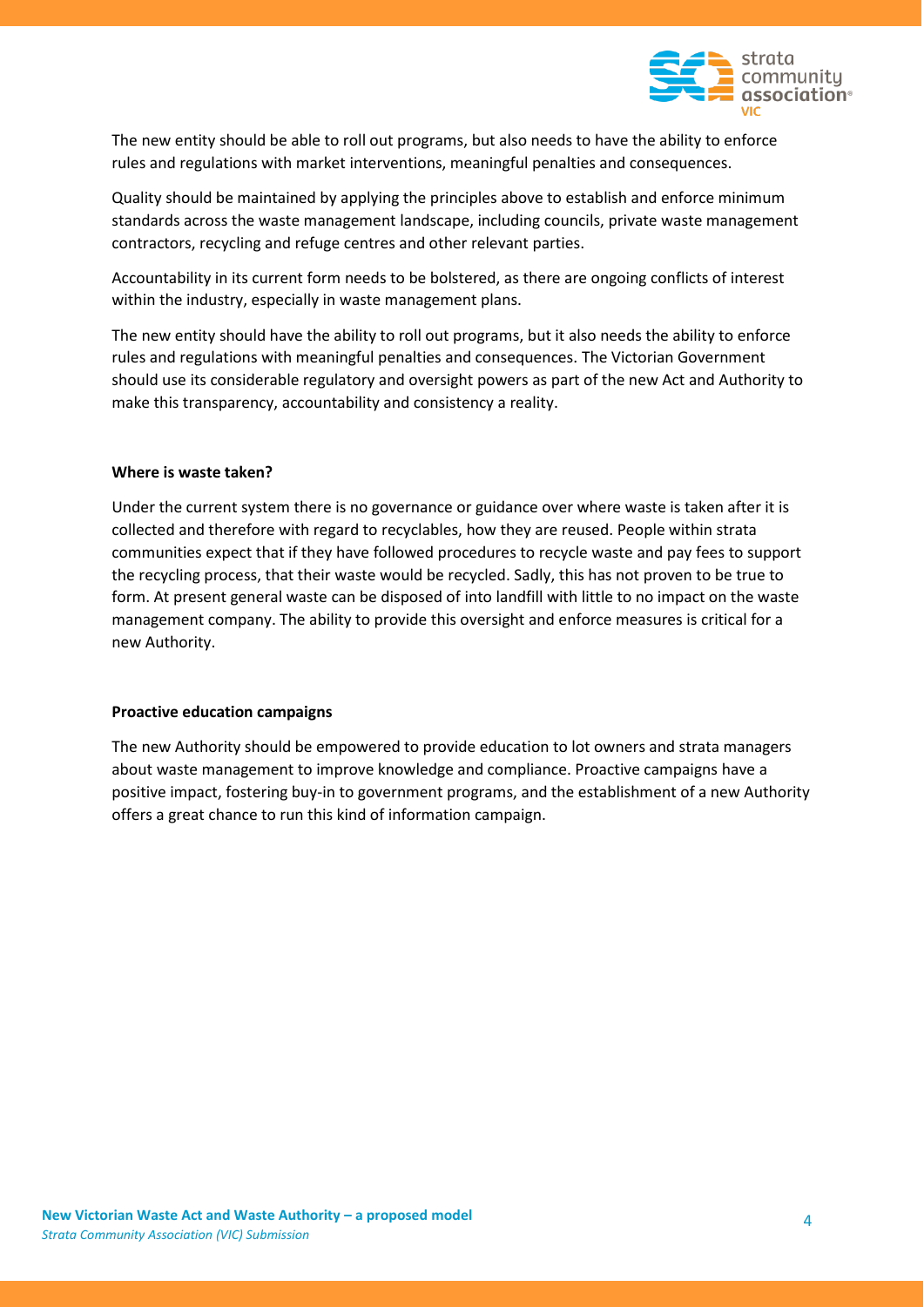

# **Theme 2**

#### **Waste collection charges – an unfair application to strata communities**

Councils in most areas within Victoria hold responsibility for waste collection, and subsequently collect fees for the service via lot owners rates. In many councils, however, the council by way of a Section 173 Agreement as part of the local planning scheme, mandates that the owners corporation must carry out waste management services privately. The result is that lot owners within the strata scheme where this is mandated, are charged twice for waste services – once by the owners corporation, who has been instructed to carry out the services privately, and again by the council, who do not carry out any associated service but still require payment of the fee. This type of agreement, whereby council planning permits are increasingly requiring use of private contractors to be endorsed, is becoming more and more common, exposing an ever-increasing number of lot owners to this unfair double-charging.

Just as we have seen in the recent Royal Commission into Misconduct in the Banking, Superannuation and Financial Services Industry (Financial Services Royal Commission), a key area of misconduct was the practice of charging fees for delivering no service, with subsequently large fines imposed. This **double charging of owners corporations and by extension lot owners is grossly unfair**, and should be legislated against immediately, as well as part of the establishment of any new Waste Management Act and Authority.

In addition to the service fees, there are payments made to council to support recycling services and programs that have been discontinued or are being poorly carried out considering the money spent. These programs should be evaluated, and payment should only continue based on an effective evaluation.

### **A remedy to this current scenario would be to enforce that, where the council has mandated that the owners corporation must take out waste management services with a private service provider, there needs to be an equivalent fee reduction in council's rates.**

Councils should not be able to include the controversial third-party clauses inserted into planning agreements and waste management plans whereby councils continue to receive the rates from lot owners even though they are not carrying out waste collection.

Some progressive councils have realised the unfairness of this situation and after negotiation with the owners corporation directly, have offered rate relief. The few councils that have undertaken these actions in liaison with specific OCs within their region are the Shire of Macedon Ranges, City of Casey, the City of Stonnington, City of Moreland and City of Whitehorse. Their actions should be considered when applying remedies to this issue.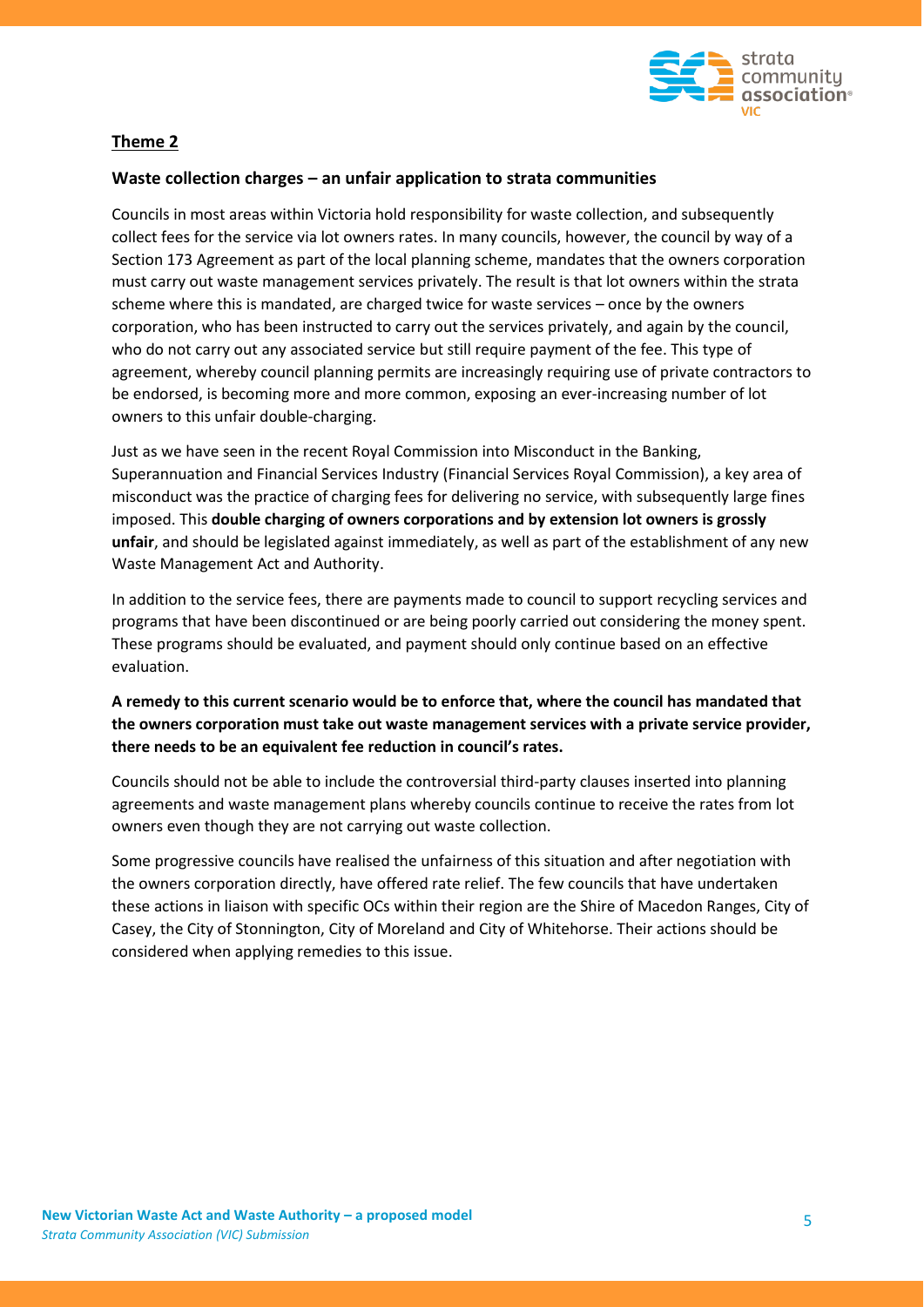

### **Additional concerns and issues**

Theme 1 and Theme 2 summarise the bulk of SCA (Vic)'s feedback to the Options Paper, however there are several additional issues that we seek to raise in relation to waste management in general:

- The decisions relating to waste management for a new building are made in the early stages of a development. The disadvantage to the owners corporation is that the agreement with council removes the choice of the owners corporation to either employ a private contractor or stay with council's waste management service and then unfairly be charged twice.
- As a whole, there is very little competition among private companies to provide waste management services to owner corporations where they are forced to use a private company rather than the council. Often, the features of the building (ceiling heights, ability to conduct turning circles etc.) rule out companies, leaving few options, poor competition and high prices for the owners corporation. Council makes their decision based on OHS issues, the levels of collection noise, size of the trucks needed to manage the waste of the said property, turning circles available for waste truck etc. All of which is influenced by the design of the development and conditions pertaining to road widths, turning points, basement heights etc.
- The Options Paper does not include details about the bigger picture for recycling in Victoria, including the regulations that will change Victoria and Australia's ability to send recyclables overseas. This in turn will have a large knock-on effect to waste management contracts, pricing and availability over the short to medium term. This issue has largely been ignored by councils, state and federal government in their planning for waste management.
- The new waste authority should enforce minimum standards for design of waste collection facilities within strata buildings, ensuring proper spaces are allocated for good management of hard waste, general waste, recycling and organic prior to collection. The Apartment Design Guidelines should be mandatory and updated to include organics which is not addressed at all. With no enforcement of the Guidelines it becomes an opt in process. Apartment guidelines [here.](https://www.planning.vic.gov.au/__data/assets/pdf_file/0030/80994/Apartment-Design-Guidelines-for-Victoria_August-2017.pdf)
- Where a private agreement is entered into, the private contractor should be required to offer all of the same services as the relevant council, including hard rubbish and organics as a minimum standard. The new Act should also include facility design for waste management within strata properties to cater for separated bespoke bins for soft plastics, electronics, organics, bread tags etc. Design considerations should include ventilation, door width, space to turn bins, washing facilities and expansion.
- Individuals living within strata communities would be more progressive with their waste management practices, such as attaining higher levels of recycling and waste compliance, if they were incentivised to undertake these practices by choice and competition. Right now, choice and competition are inadequate.
- The new Authority and Act could consider retaining a fund, to be administered by a government department, to put back into recycling centres for research and innovation.